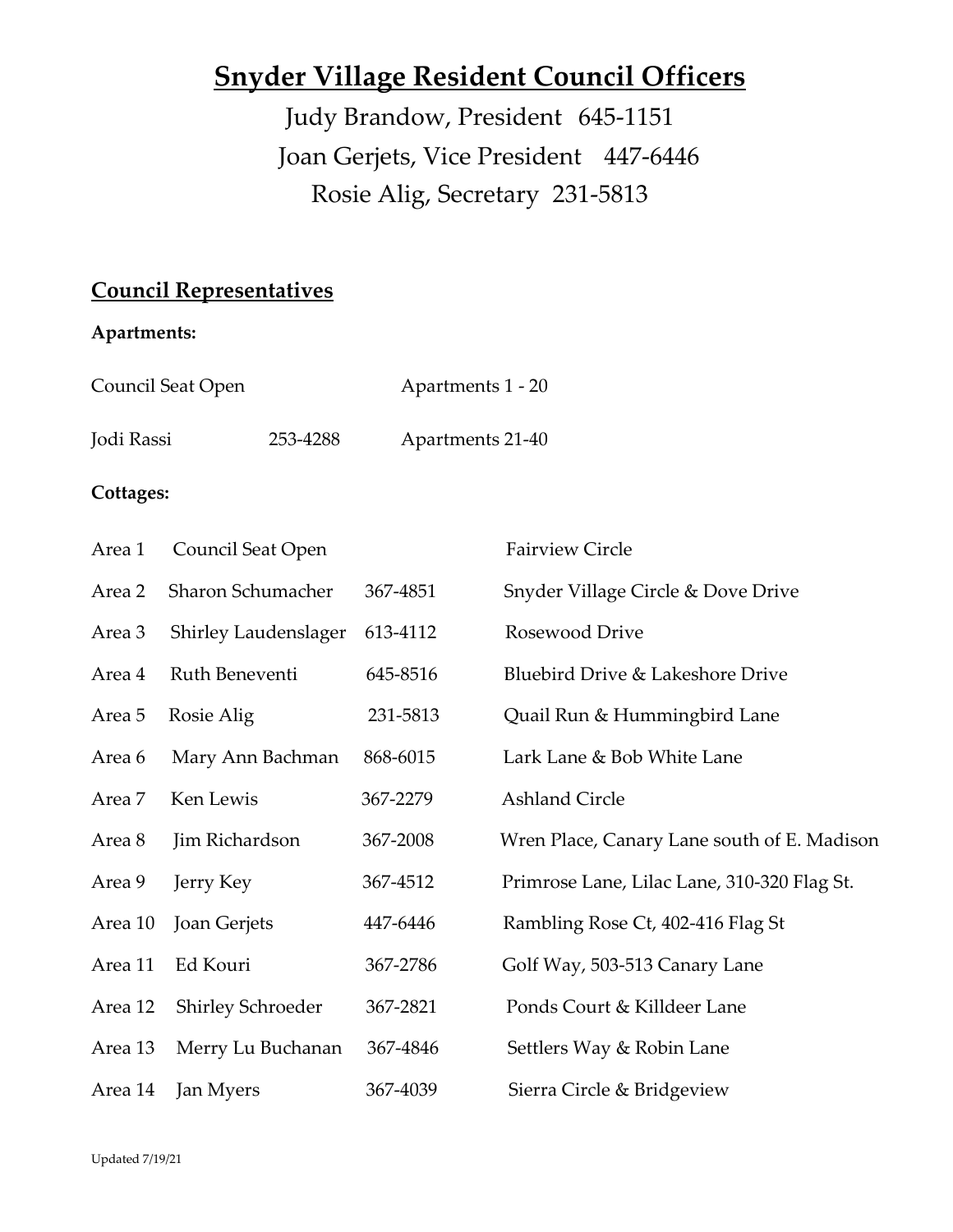## **SNYDER VILLAGE RESIDENT COUNCIL MEETING MINUTES July 14, 2021**

Judy Brandow opened the meeting at 9:00 a.m. in the SV Center.

Present were: 12 Council Representatives, 5 Staff Members, 14 Residents, and 1 Board Member.

Mike Lane led the prayer. Jerry Key led the Pledge of Allegiance.

#### **ANNOUNCEMENTS**

President Judy Brandow conveyed that next month is the all-tenants meeting to hold the election of the new council officers. Everyone should come to the next meeting because of the council voting that will take place. In addition, Mary Ann Duncan has moved to Assisted Living, so her council seat is open. On July 20<sup>th</sup>, the Council will be hosting a pizza party. Sign up is required, as we order the pizza at least 3 to 4 days ahead of the event. Judy Brandow also introduced board member, **Wendee Guth**.

## **APPROVAL of June 09, 2021, COUNCIL MEETING MINUTES**

Shirley Schroeder made a motion that the minutes be approved, and Jim Richardson seconded the motion. Motion carried.

#### **RESIDENT COUNCIL MEMBERS' REPORTS**

**Sharon Schumacher** took a Welcome Basket to Mark & Marge Cunningham at 220 Snyder Village Circle. She also delivered a Welcome Basket to Bill & Ann Hoey at 1406 Dove Dr. **Judy Brandow** delivered a Welcome Basket to Judith Call at 316 Fairview Cr. **Jan Myers** delivered a Welcome Basket to Dian Klobnak at 503 Sierra Cr. **MerryLu Buchanan** delivered a Welcome Basket to Sharon Kauffman at 500 Settlers Way. **Jim Richardson** took a Welcome Basket to Janet Bishop at 317 Canary Lane. **Joan Gerjets** is asking each Resident Council Representative to consider talking with the residents in their area about making a basket for the SV Auction or making a cash donation for supplies to make one.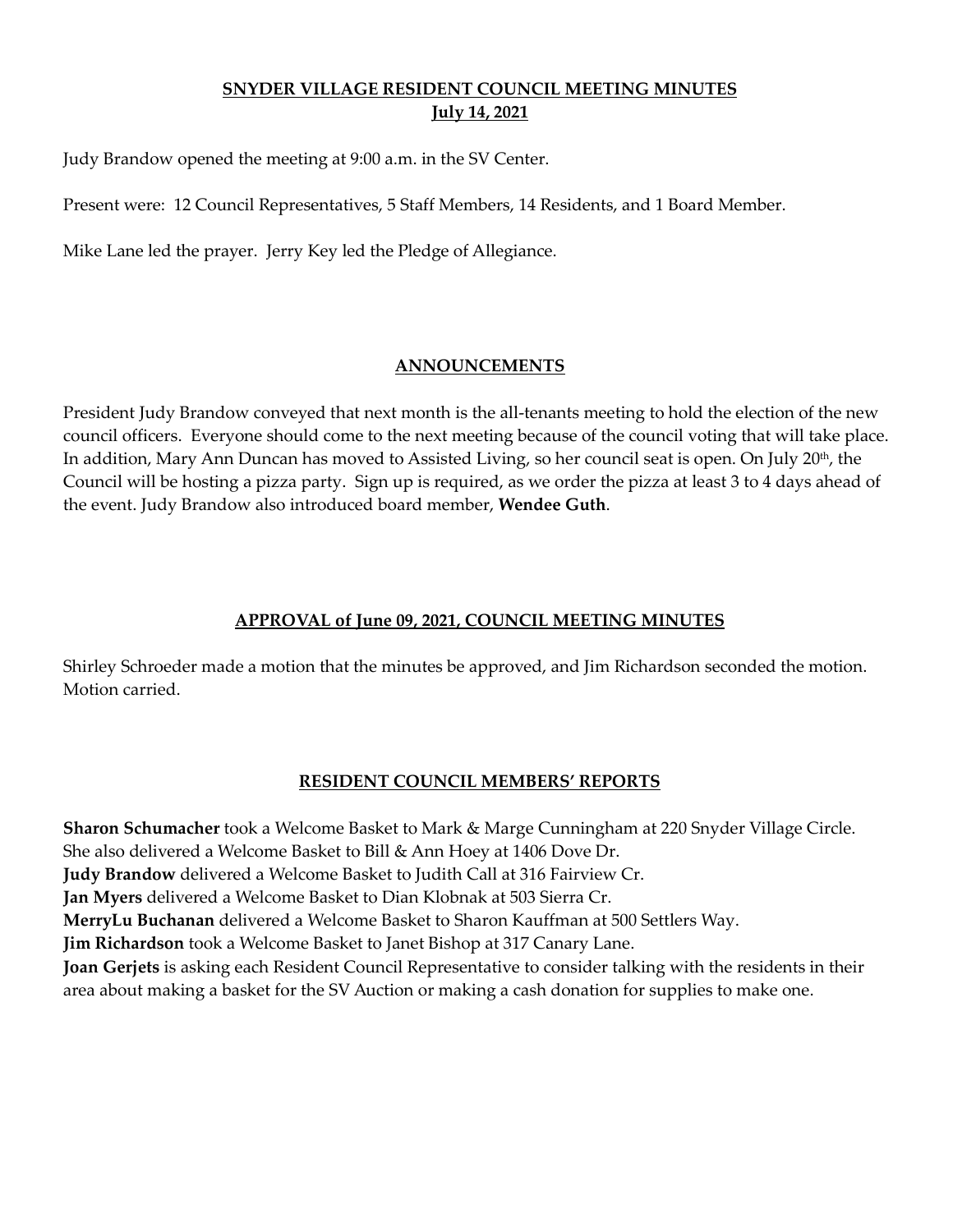## **STAFF REPORTS**

## **KEITH SWARTZENTRUBER**

It is so nice to be moving toward more normalcy with our activities, visits, etc. We do need to be aware of the new COVID-19 variants being reported, and I urge everyone to stay diligent with taking care of themselves and using proper precautions.

In addition to Julie's comments on admissions to our HC or AL, there is a process that Snyder Village must follow to admit a Health Center or Assisted Living resident. This can be at least a 24-hour process. We don't want you to be surprised by this. We recommend that if you have a health emergency, that you get checked out at the hospital. Then if you need spur of the moment help, family or Home Care would need to assist. Kim Linehan is our Admissions Liaison. Her phone numbers are 309-366-4132 or 309-370-3186. Please advise her if you know of upcoming surgeries, etc. that will require a Health Center or Assisted Living placement.

Our chaplain position is still open. In the meantime, Gary Salm, a board member and pastor of Christian Union Church, is available for pastoral care. Steve Carr has offered his services also.

Reminder from our last monthly meeting: If you know of anyone interested in working at Snyder Village, please recommend us and have them apply. We are recruiting staff.

It is that time of year and I have Lucky Cards for sale for the SV Auction event! Please see me for your tickets.

#### **JERRA WITHERS**

Saturday, August 7, is when Kelly will be returning to do pedicures.

On Tuesday, August 10 at 9:30 AM, there will be a trip to Springfield to visit the Civil War Museum.

On August 11 at 2 PM, the Peoria Area Senior Citizen Band will be in the SV Center.

On August 11 at 3:15 PM, Tracy Geisz from Golden Tours will be here to talk about some of her upcoming trips that you can go on through her company.

At 6 PM on August 16, Steve Hargis will be singing in the SV Center. We will also be celebrating the August birthdays. Remember, everyone is invited to join in on the birthday parties.

The resident council pizza party will be held at 5 PM on August 17, in the SV Center.

The Skazz Band will be here on Sunday, August 22 at 3 PM. Join us in the SV Center as we welcome this band back to play for us.

On Tuesday, August 24 at 6 PM, we are happy to have the Central Illinois Banjo Club perform for us. Some of you might already know that Ed Kouri is part of this group and has been playing here for several years.

On Wednesday, August 25 at 1:30 PM, Lucinda Martin is returning to play "Hymns for Him" on the piano. You may sing along with the music if you wish.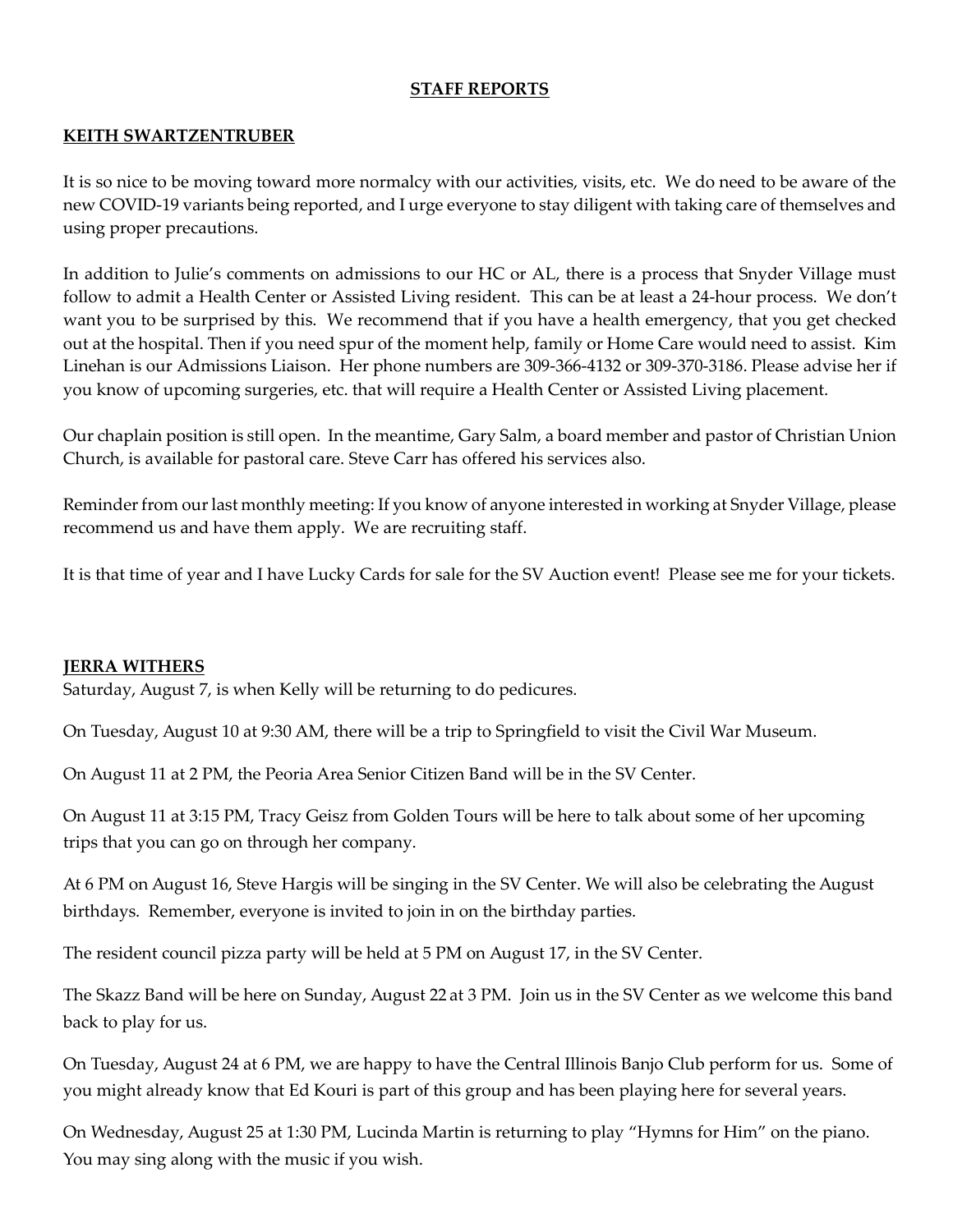## **JULIE BELTRAMEA**

New Residents: Sharon Peterson - Taking possession of Apt. 22 on August 1 Mike and Alice Racine - Taking possession of 505 Sierra Circle on August 5

Transfers: Bob Schierer - Moving from Apt. 31 to 403 Hummingbird on July 16

Current Occupancy: Cottages - 96% (7 vacant) Apartments - 90% (4 vacant)

#### Resident Update Information:

Every three years, we ask retirement community residents to review the information we have on file for your emergency contacts, physicians, hospital preference, etc. Therefore, in August, we will be sending you the information to review and note any changes. We will also be providing you a form to update your financial information. It is important that we periodically get updated financial information to better serve your needs.

#### Health Center Notice:

Admissions to the Health Center need to be planned in advance since they require physician orders, prescriptions, IDPH protocols, etc. We are unable to do last minute emergency admissions. Resident's families or possibly Home Care could be utilized until an admission is possible.

## **MIKE LANE**

*"Tee It Up" Golf Outing Benefit:*

Thank you to all who volunteered, donated, and golfed at the 23<sup>rd</sup> Annual Snyder Village "Tee It Up" Benefit Golf Outing that was held at Metamora Fields on Friday, June 18<sup>th</sup>. We had 106 golfers and we even had a Hole In One!! The Hole In One was on a bonus prize hole and not on the hole with the new car sponsored by Mangold Ford. The event netted over \$22,000 for the Resident In Need Fund.

#### *Benefit and Auction:*

• The 2021 Benefit Online Auction will start taking bids on September 11<sup>th</sup> and will close at noon on September 25th. All items will be online. The Auction site is already open so you can purchase tickets for the Lucy Card, What's In The Box and the expanded IGA Gift Card Raffles. This year, the IGA Raffle has 4 prizes: \$1,000, \$500, \$250 and \$100. All proceeds benefit the Snyder Village Resident In Need Fund. Be sure to make your calendar! The auction site is: **charityauction.bid/SVBenefitAuction**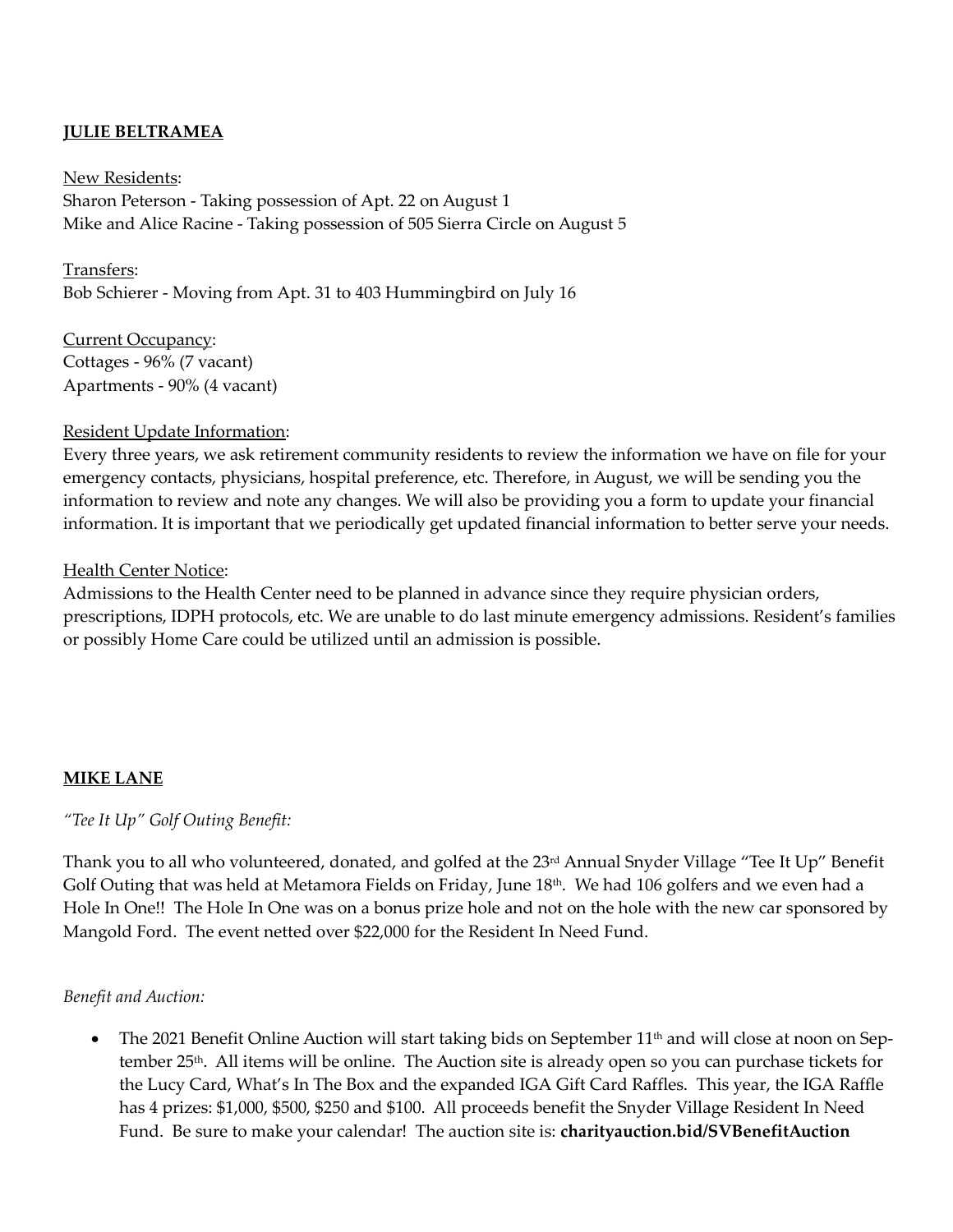- We are asking each Resident Council Representative to talk with the residents in their area about working together to make a themed gift basket. If you have questions, please call Joan Gerjets at (309) 339-0622.
- The Village Market will be held on Saturday, September 18th from 9 a.m. 2 p.m. at the Metamora Kirby Foods IGA. We will have pies, cinnamon rolls, pecan rolls, and all of our usual home-made items and goodies. We'll also have the popular "Lucky Ducks." For only \$10, you get to draw a Lucky Duck and receive a prize valued at \$10 or more. New at the Village Market will be individual cinnamon rolls and coffee by the cup! Last year's popular pork chop cookout is back, and we will be selling barbequed pork chop sandwich meals from 11 a.m. – 2 p.m.
- A big, new addition for the Village Market will be the shuttle service for Snyder Village residents from campus to the Village Market and back. There will also be a new seating area so you can enjoy your cinnamon rolls and coffee or a pork chop meal! Watch the Scoop for more details about the shuttle service for the Village Market.
- Items that we can always use for the 2021 Benefit Online Auction and Village Market include: Gift cards to restaurants and stores, handmade items, vehicles (car, truck, van, golf cart), "jazzy" electric carts or similar, vacations, new items large or small, and sports memorabilia. Homemade pies, cookies, candy, and other goodies are specially needed for the Village Market. This is not a complete list! Items for the Village Market must be delivered to the SV Center the morning of Friday, September 17, no later than 11 a.m.
- If you are planning to donate a gift card, gift basket, or other item, please do it earlier rather than later as it helps the committee get things organized. Deadline for commitments for the Online Auction is August 6<sup>th</sup>.
- The Benefit can only operate with many volunteers! Ashley Thompson, our Volunteer Coordinator, has begun working on lining up volunteers. If you are interested in a volunteer job for the Benefit, please call Ashley at (309) 366-4135.
- If you have questions or would like to make a donation, please call the Development Office at (309) 366-4116.

## **MIKE BROWNFIELD**

No report